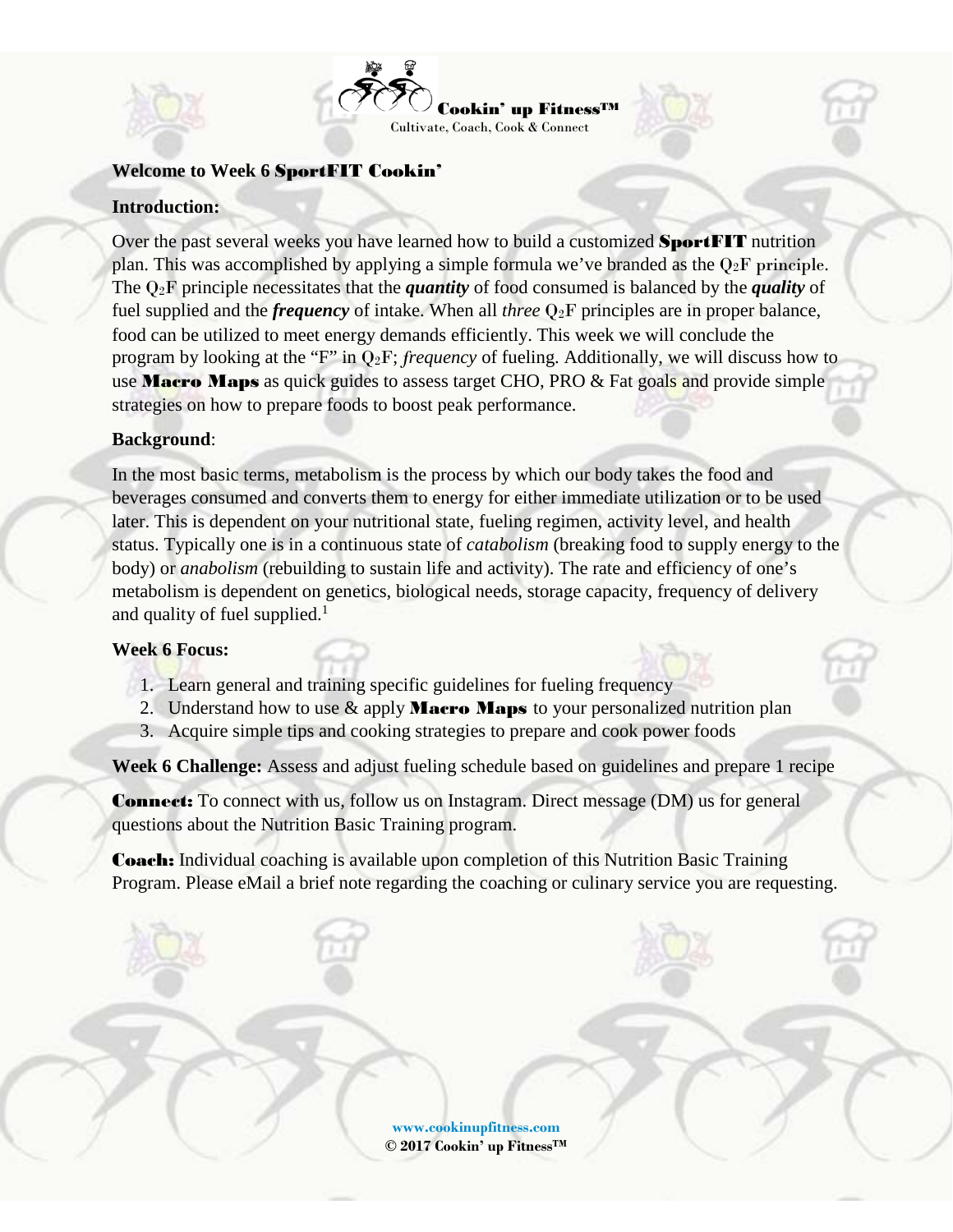**Week 6 Instructions:** This week participants will complete 3 steps to finalize the SportFIT Nutrition Basic Training Program. First you will review simple rules for general and training specific fueling frequency. Next, you will learn how to interpret and apply a **Macro Map** to your **SportFIT** nutrition plan. Lastly, we will provide a **SportFIT** power food shopping list and a few quick and easy recipes to power your performance objectives.

**Week 6 Tip:** You have officially come full circle. Take time this week to think about how you might apply each element of the Q2F principle to a SportFIT lifestyle. What challenges might you face? What works and doesn't work for you? Which facet might be most challenging for you? As you think through these questions, please contact us if you are struggling to fully implement all phases of the plan. We are here to guide your success.

### **Step 1: Assessing Fueling Frequency**

In order to optimize physical fitness and athletic performance, synergy must exist among the *Quality, Quantity,* & *Frequency* of nutritional intake. Below we have provided a few simple rules to follow which support ideal utilization of food consumed.

| <b>RULE</b>                                                                                 | <b>General Fueling Guidelines</b>                                                                                                 |  |  |  |  |
|---------------------------------------------------------------------------------------------|-----------------------------------------------------------------------------------------------------------------------------------|--|--|--|--|
| <b>2 Hour Rule</b>                                                                          | Consume breakfast within 2 hours of waking                                                                                        |  |  |  |  |
| <b>4 Hour Rule</b>                                                                          | Do not go beyond 4 hours without eating a meal or snack                                                                           |  |  |  |  |
| Eat CHO's Early                                                                             | Consume more of your CHO budget earlier in the day<br>Carbohydrates are utilized more efficiency earlier in the day because liver |  |  |  |  |
| & PRO Late                                                                                  | glycogen stores have been emptied through the night and fuel is needed to                                                         |  |  |  |  |
| supply instant energy throughout the day.                                                   |                                                                                                                                   |  |  |  |  |
|                                                                                             | Consume more of your PRO budget later in the day                                                                                  |  |  |  |  |
|                                                                                             | Protein is most needed and utilized late in the day for tissue repair and<br>growth                                               |  |  |  |  |
|                                                                                             | Note: This does not mean you can't have an egg for breakfast or CHO at dinner                                                     |  |  |  |  |
|                                                                                             | just concentrate portion sizes according to the guidelines provided.                                                              |  |  |  |  |
| <b>RULE</b>                                                                                 | <b>Training Specific Guidelines</b>                                                                                               |  |  |  |  |
| <b>Eat 2 Hours</b>                                                                          | Eating 2 hours before a workout is best to allow time for digestion                                                               |  |  |  |  |
| <b>Before Workout</b>                                                                       | however, whole fruit is digested quickly and can be consumed 30 minutes                                                           |  |  |  |  |
|                                                                                             | prior to a workout                                                                                                                |  |  |  |  |
| <b>Eat During</b>                                                                           | Consume 30 to 60g CHO/hr.                                                                                                         |  |  |  |  |
| <b>Workout</b>                                                                              | 15 g/15 minute CHO Equivalents                                                                                                    |  |  |  |  |
| (Apply if continuous                                                                        | 4 oz. 100% fruit juice or $1/2$ banana or apple, or $\frac{1}{2}$ granola bar                                                     |  |  |  |  |
| $\text{activity} > 60 \text{ minutes}$                                                      | or $\frac{1}{2}$ medium baked potato or 8 to 10 oz. sport hydration drink                                                         |  |  |  |  |
|                                                                                             | <b>Endurance Athletes</b>                                                                                                         |  |  |  |  |
| <b>Eat After</b>                                                                            | Try to eat within a 30 minute window if possible however, there is a 2                                                            |  |  |  |  |
| Workout                                                                                     | hour maximum recovery time post workout                                                                                           |  |  |  |  |
|                                                                                             | Consume at least 1g PRO/4 CHO ratio plus 1.2 g CHO/kg body weight                                                                 |  |  |  |  |
|                                                                                             | <b>Weight Training</b>                                                                                                            |  |  |  |  |
|                                                                                             | Eat within a 30 minute window after the workout has ended to optimize                                                             |  |  |  |  |
| Note: Adapted from Fitzgerald, M. Racing Weight. Boulder, CO: Velopress; 2012 Ed. 2 pp. 128 | muscle growth. Consume 0.1g EAA/kg body weight (Refer to block 4)                                                                 |  |  |  |  |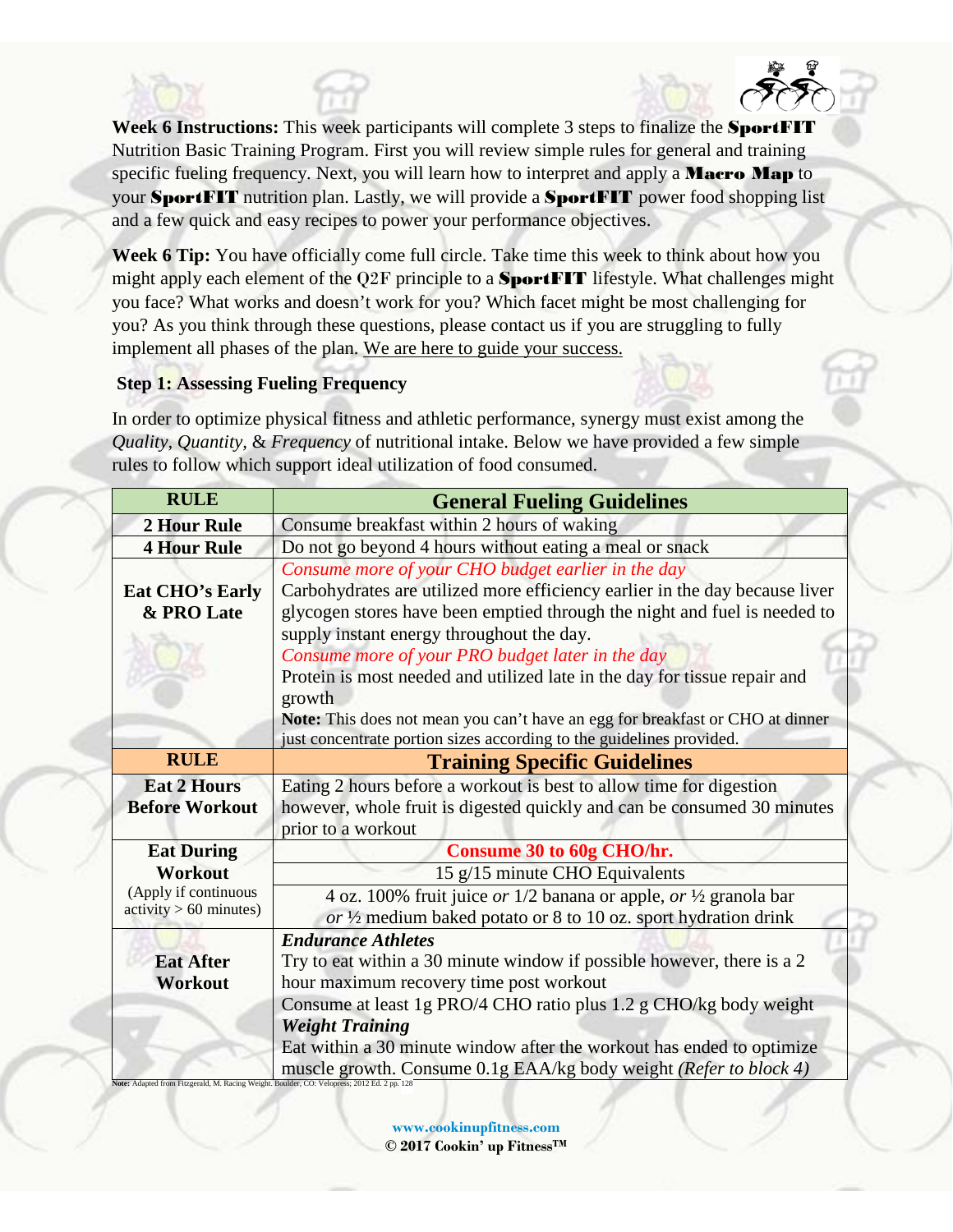### **Step 2: Understanding how to use the** SportFIT **Macro Map**

Below is an illustration of the Macro Map issued in Block 6. This map serves as a simple guide to help you track consumption patterns based on CHO, PRO & Fat (g) target goals. We recommend tracking regularly in the beginning to gain awareness and confidence around eating patterns and the balance of foods required to support personal fitness and athletic training goals.

| <b>SportFIT MACRO MAP</b>                                                                                                                                                                                       |                                      |                 |          |                 |                                                                    |                                                                                                                |                                                                                                 |           |                             |                                                  |         |
|-----------------------------------------------------------------------------------------------------------------------------------------------------------------------------------------------------------------|--------------------------------------|-----------------|----------|-----------------|--------------------------------------------------------------------|----------------------------------------------------------------------------------------------------------------|-------------------------------------------------------------------------------------------------|-----------|-----------------------------|--------------------------------------------------|---------|
| Daily (g) Target CHO                                                                                                                                                                                            | 150-200                              | 200-250         | 250-300  | 300-350         | $*350+$                                                            |                                                                                                                |                                                                                                 |           |                             |                                                  |         |
| <b>Food Category</b>                                                                                                                                                                                            | Target Unit/CHO                      |                 |          |                 |                                                                    |                                                                                                                |                                                                                                 |           | 1 Unit Equivalent           |                                                  |         |
| Fruit                                                                                                                                                                                                           | $2 - 3$                              | $3 - 4$         | $4 - 5$  | 5<br>$5+$       |                                                                    |                                                                                                                | $\frac{1}{2}$ c juice or melon, $\frac{3}{4}$ c berries, 1 whole or $\frac{1}{4}$ c dried fruit |           |                             |                                                  |         |
| Vegetables                                                                                                                                                                                                      | $3 - 5$                              | $4 - 6$         | $5 - 7$  | $6 - 8$<br>$8+$ |                                                                    |                                                                                                                | $\frac{1}{2}$ c cooked/1 c raw, 1 c 100% veg juice, 2 c leafy greens                            |           |                             |                                                  |         |
| 100% Whole Grains (WG) or                                                                                                                                                                                       | $6 - 7$                              | $7 - 9$         | $8 - 10$ | $9 - 12$        | $12+$                                                              | WG 1 slice bread or 1/2 bagel, 1/2 c cooked pasta, rice, grits                                                 |                                                                                                 |           |                             |                                                  |         |
| Starchy Vegetable (SV)                                                                                                                                                                                          |                                      |                 |          |                 |                                                                    | or oatmeal, 1/4 c granola, 1 tortilla (6"), 1 pancake (5")                                                     |                                                                                                 |           |                             |                                                  |         |
| (per preference)                                                                                                                                                                                                |                                      |                 |          |                 |                                                                    | SV 1/2 c cooked or mashed, 1 large whole 2 1/4" or 3 small                                                     |                                                                                                 |           |                             |                                                  |         |
| Dairy                                                                                                                                                                                                           | $\overline{c}$                       | $\overline{c}$  | 3        | $3 - 4$         | 1 c regular or soy milk, 1 c Yogurt (6 oz. container), 2 c<br>$4+$ |                                                                                                                |                                                                                                 |           |                             |                                                  |         |
| Greek yogurt, milk (soy,                                                                                                                                                                                        |                                      |                 |          |                 |                                                                    | cottage cheese, 1.5 oz. hard cheese, 1/2 c ricotta cheese, 1 c                                                 |                                                                                                 |           |                             |                                                  |         |
| almond, regular) & cheese                                                                                                                                                                                       |                                      |                 |          |                 |                                                                    | pudding, 1.5 c ice cream                                                                                       |                                                                                                 |           |                             |                                                  |         |
|                                                                                                                                                                                                                 |                                      |                 |          |                 |                                                                    | Fruit, Whole Grains, Starchy Vegetables & Dairy can be exchanged or traded out to suit your dietary preference |                                                                                                 |           |                             |                                                  |         |
|                                                                                                                                                                                                                 |                                      |                 |          |                 |                                                                    |                                                                                                                |                                                                                                 |           |                             |                                                  |         |
| Daily (g) Target FAT                                                                                                                                                                                            | $60 - 75$<br>$45 - 60$               | $75 - 90$       | 90-105   | $*105+$         |                                                                    | Daily (g) Target PRO                                                                                           | 50-75                                                                                           | 75-100    | 100-125                     | 125-150                                          | $*150+$ |
| <b>Target Unit/Fat</b>                                                                                                                                                                                          | $3 - 4$<br>$4 - 5$                   | $5 - 6$         | $6 - 7$  | $7 +$           | <b>Target Unit/Pro</b>                                             |                                                                                                                | $6 - 9$                                                                                         | $10 - 13$ | $14 - 16$                   | $17 - 19$                                        | $20 +$  |
| <b>Food Category</b>                                                                                                                                                                                            |                                      | Unit Equivalent |          |                 | Food Category                                                      |                                                                                                                |                                                                                                 |           | 1 Unit Equivalent           |                                                  |         |
| Nuts and Seeds                                                                                                                                                                                                  | 1 ounce/varies 15 to 20 nuts         |                 |          |                 |                                                                    | Beef, Pork, Chicken                                                                                            | 1 oz. cooked                                                                                    |           |                             |                                                  |         |
| Seeds                                                                                                                                                                                                           | 1 tbsp. or 3 tsp.                    |                 |          |                 | Fish & Shellfish                                                   |                                                                                                                | 1 oz. cooked                                                                                    |           |                             |                                                  |         |
| Oils or butter                                                                                                                                                                                                  | 1 tbsp.                              |                 |          |                 | Egg                                                                |                                                                                                                |                                                                                                 |           | 1 whole egg or 2 egg whites |                                                  |         |
| Salad Dressing                                                                                                                                                                                                  | 2 tbsp.                              |                 |          |                 |                                                                    | Beans, Peas, & Lentils                                                                                         | 1/2 cup cooked                                                                                  |           |                             |                                                  |         |
| <b>Peanut Butter</b>                                                                                                                                                                                            | 2 tbsp.                              |                 |          |                 | Hummus                                                             |                                                                                                                | 2 tbsp.                                                                                         |           |                             |                                                  |         |
| Avocado                                                                                                                                                                                                         | 1/2 medium avocado                   |                 |          |                 | Tofu or soybeans                                                   |                                                                                                                | 4 oz. or $\frac{1}{2}$ c                                                                        |           |                             |                                                  |         |
| Olives                                                                                                                                                                                                          | 10 to 12 large green or black olives |                 |          |                 |                                                                    | Nuts or peanut butter                                                                                          | walnut halves, 1 tbsp.                                                                          |           |                             | $\frac{1}{2}$ oz. = 12 almonds, 24 pistachios, 7 |         |
| If your target goals are in * range, please contact us to customize your SportFIT fueling plan<br>Nate: Adapted from: USDA ChooseMyPlate org. 2015-2020 USDA Dietary Guidelines: NHLBI NJH Food Exchange Lists. |                                      |                 |          |                 |                                                                    |                                                                                                                |                                                                                                 |           |                             |                                                  |         |

Outlined in **RED** are the goals calculated for the Field Hockey (FH) Player *example* used in Blocks 2 through 4. As you can see the FH athlete needed more CHO & Fat than PRO to fuel a moderate to high intensity sport. Conversely, a weight lifter would need more PRO and less CHO & fat. **Every plan is different and customized specifically for you**. Below is an example of a 1 day menu that meets the target goals outlined in **RED** above.

#### **Field Hockey Player Example**

| <b>Breakfast</b>            | <b>Lunch</b>                | <b>Dinner</b> | <b>Snack</b>   | <b>Equivalent</b> |
|-----------------------------|-----------------------------|---------------|----------------|-------------------|
| 1 c Oatmeal                 | 1 Tortilla                  | 4 oz. Chicken | <b>Morning</b> | <b>CHO</b>        |
| 2 Tbsp.                     | $\frac{1}{2}$ c Black Beans | 1.5 c Quinoa  | Banana         | Fruit 4           |
| Walnuts                     | 1 c Brown Rice              | 2 c broccoli  | Afternoon      | WG/SV 8           |
| $\frac{1}{4}$ c dried fruit | 2 c Spinach                 | (cooked)      | 1 Yogurt       | Veg 5<br>Dairy 3  |
| 1 boiled egg                | $Salsa + Olives$            | 1 tsp. butter | 1/2 c Granola  | PRO <sub>6</sub>  |
| 1 c Milk                    | 1/2 c 100% fruit            | 1 c Milk      | 3/4 c Berries  | Fat 4             |
|                             | Juice/water                 |               |                |                   |

Step 3: SportFit Kitchen Grocery List & SportFIT Cookin Recipes can be found below. **Enjoy!**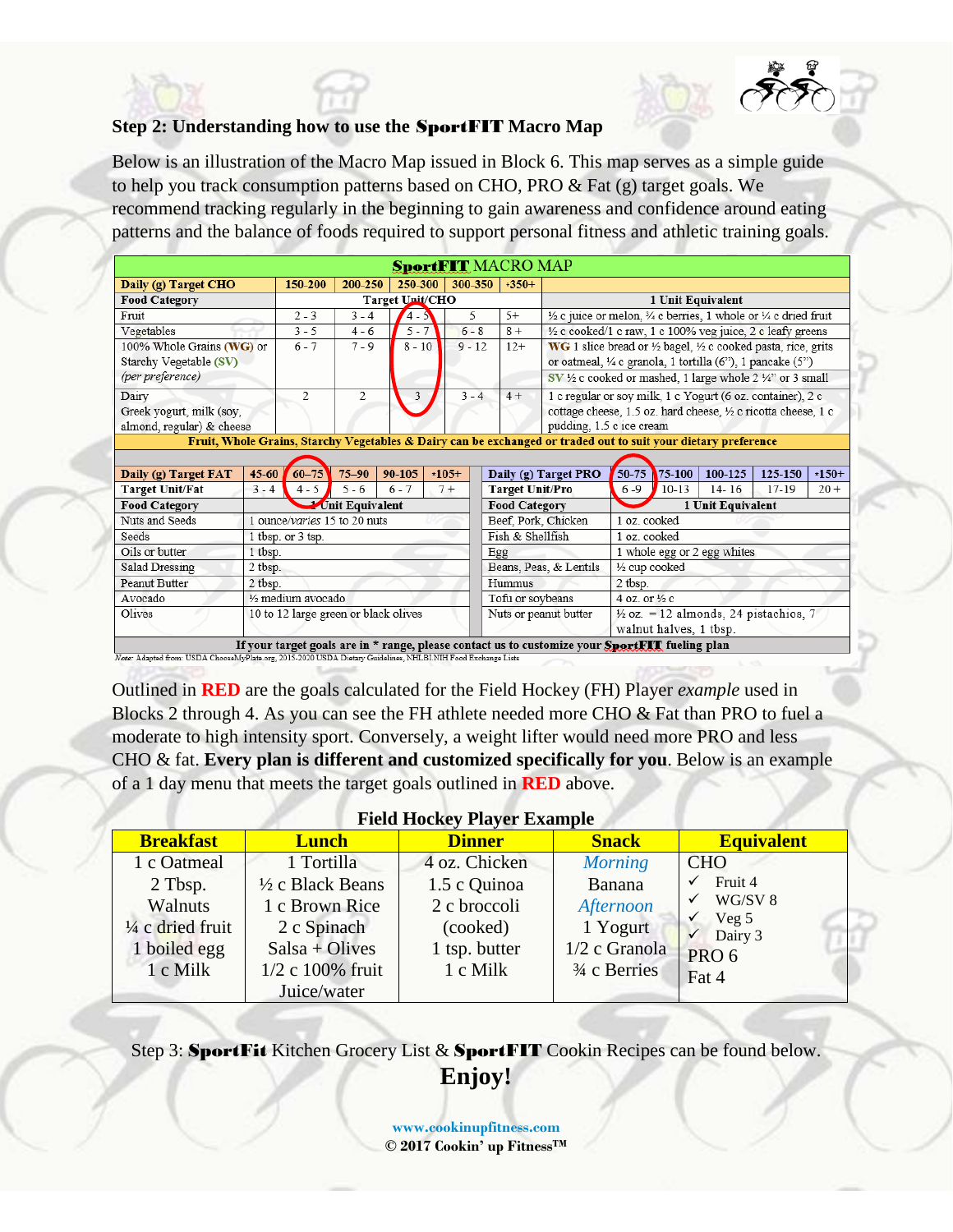|                                                                                                                                                                                                                                                                                                                                                                                                                                                                | The SportFIT Kitchen                                                                                                                                                                                                                                                                                                                                                                                                                                                                                                                                                                                         |                                                                                                                                                                                                                                                                                                                                                                                                                                                                                                                                                                                                                                                                                                 |
|----------------------------------------------------------------------------------------------------------------------------------------------------------------------------------------------------------------------------------------------------------------------------------------------------------------------------------------------------------------------------------------------------------------------------------------------------------------|--------------------------------------------------------------------------------------------------------------------------------------------------------------------------------------------------------------------------------------------------------------------------------------------------------------------------------------------------------------------------------------------------------------------------------------------------------------------------------------------------------------------------------------------------------------------------------------------------------------|-------------------------------------------------------------------------------------------------------------------------------------------------------------------------------------------------------------------------------------------------------------------------------------------------------------------------------------------------------------------------------------------------------------------------------------------------------------------------------------------------------------------------------------------------------------------------------------------------------------------------------------------------------------------------------------------------|
| <b>Appliances</b>                                                                                                                                                                                                                                                                                                                                                                                                                                              | In the Refrigerator                                                                                                                                                                                                                                                                                                                                                                                                                                                                                                                                                                                          | In the Pantry                                                                                                                                                                                                                                                                                                                                                                                                                                                                                                                                                                                                                                                                                   |
| <b>Rice Cooker</b><br>$\mathcal{L}_{\mathcal{A}}$<br><b>Food Processor</b><br>Blender<br><b>Slow Cooker</b><br>Dehydrator<br><b>Other Necessities</b><br><b>Heavy Stock Pot</b><br><b>September</b><br>10" sauté pan<br>6 quart large pot<br><b>Baking</b> sheet<br>8 inch square pan<br>Muffin pan<br><b>Cutting board</b><br><b>Assorted knives</b><br>Spatula & Spoons<br><b>Measuring cups</b><br>10" steel mixing bowl<br>Strainer<br>Salt/Pepper Grinder | $\square$ Seasonal fresh fruit $\&$<br>veggies<br>Citrus (limes, lemons)<br>$\Box$ Farm fresh eggs<br><b>Greek Non-fat Yogurt</b><br>Hard cheese (Swiss,<br>Gouda)<br>Soft cheese (Feta,<br>$\Box$<br>Goat)<br><b>Animal Protein</b><br>(chicken, fish, turkey,<br>beef, pork)<br>$\Box$ Plant Protein (soy<br>beans, tofu)<br>Milk (almond, rice,<br>coconut, dairy)<br>100% Fruit juice<br>$\mathcal{L}$<br>(cherry, pomegranate)<br>100% Vegetable juice<br>$\Box$ Tortillas (corn or<br>whole wheat)<br>Fresh salsa<br>Fresh herbs (parsley,<br>basil, ginger, mint,<br>garlic minced)<br>Cold Green Tea | <b>Brown rice</b><br>$\Box$ Quinoa<br>$\square$ Pasta (orzo, couscous,<br>angel hair)<br>$\Box$ Granola<br>$\Box$ Potatoes or Yams<br>$\Box$ Beans (canned or dried)<br>$\Box$ Lentils<br>$\Box$ Better Then Bouillon<br>Vinegars (balsamic, red<br>wine, apple cider)<br>$\Box$ Oils (olive, grapeseed)<br>$\Box$ Nut butter (peanut,<br>almond, cashew)<br>Seeds (sunflower, flax,<br>$\Box$<br>chia)<br>Nuts (peanuts, walnut,<br>$\Box$<br>pistachios, cashew,<br>pecans)<br>$\Box$ Dried fruit (no added<br>sugar or preservatives)<br>$\Box$ Spices (turmeric,<br>cinnamon, chili powder,<br>cumin, nutmeg, black<br>pepper, sea salt)<br>Sweet (100% pure maple)<br>syrup, honey, agave, |
|                                                                                                                                                                                                                                                                                                                                                                                                                                                                |                                                                                                                                                                                                                                                                                                                                                                                                                                                                                                                                                                                                              | 100% fruit preserves)<br>$\Box$ Chocolate (dark and<br>cocoa powder)                                                                                                                                                                                                                                                                                                                                                                                                                                                                                                                                                                                                                            |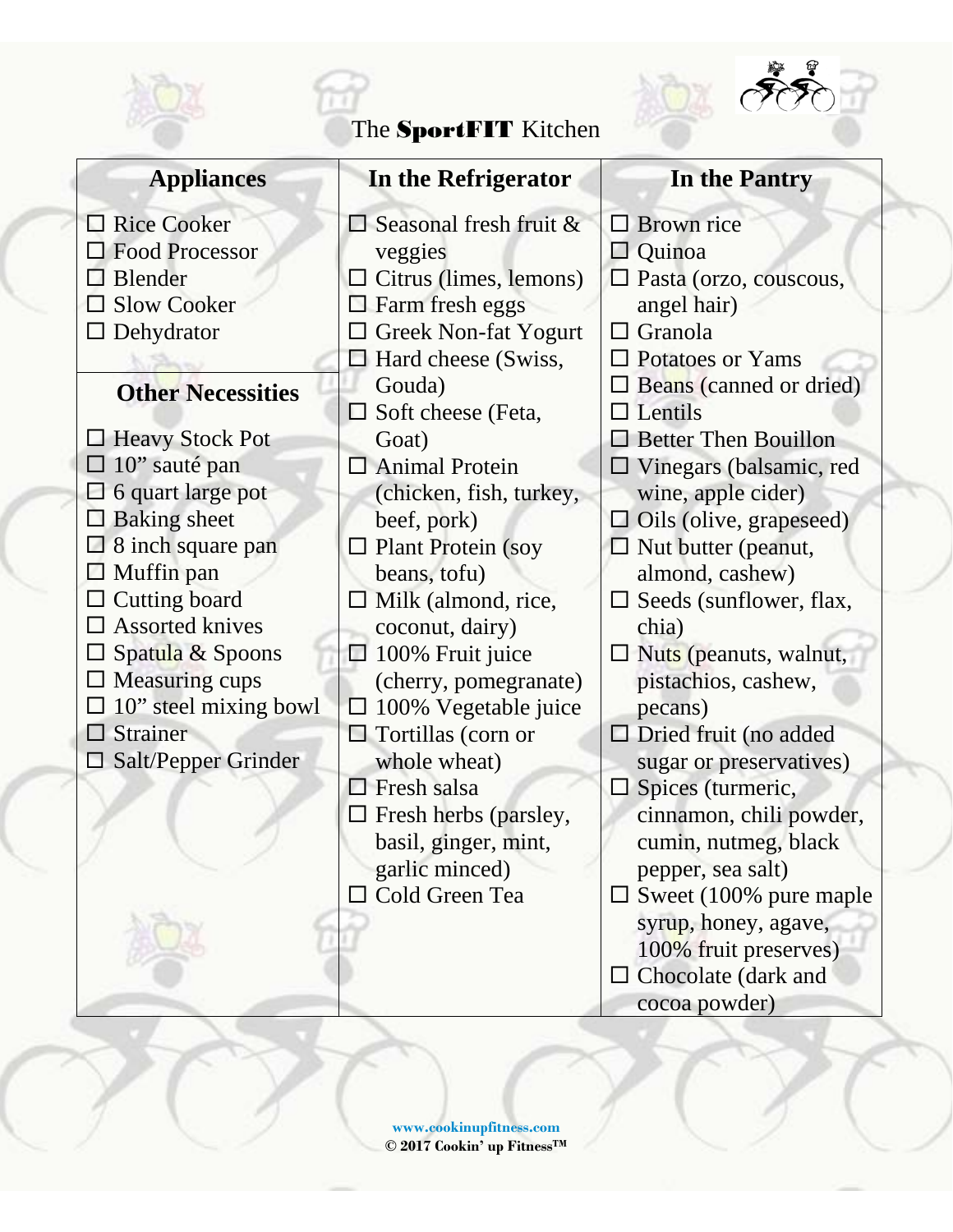# SportFIT Cookin'



## Sweet Squash Classic

2 cups quinoa (rinsed) 4 cups orange juice (OJ)\* 2 cups yellow squash (shredded) ½ cup Craisins  $\frac{1}{2}$  cup walnuts \*Low sugar version substitute 4 cups OJ for 3 cups water/1 cup OJ, squeeze 3 whole oranges into water



## Tex-Mexi Deliciousness

2 cups quinoa (rinsed) 4 cups better than bouillon chicken base 1 cup black beans (rinsed) 1 cup diced tomatoes Roma or fresh salsa 1 cup of fresh, frozen or canned corn (rinsed) Sprig chopped cilantro Fresh lime juice to taste

## Leeks & Lentils

1 cup lentils 6 cups chicken stock 1 cup leeks 1 cup carrots shredded One cup tomatoes diced

**Cooking instructions:** For each of the above recipes, place all ingredients in a slow cooker or stock pot and cook on low until quinoa or lentils are cooked, soft, and moist.

*Original Recipes by Yanina Yearwood*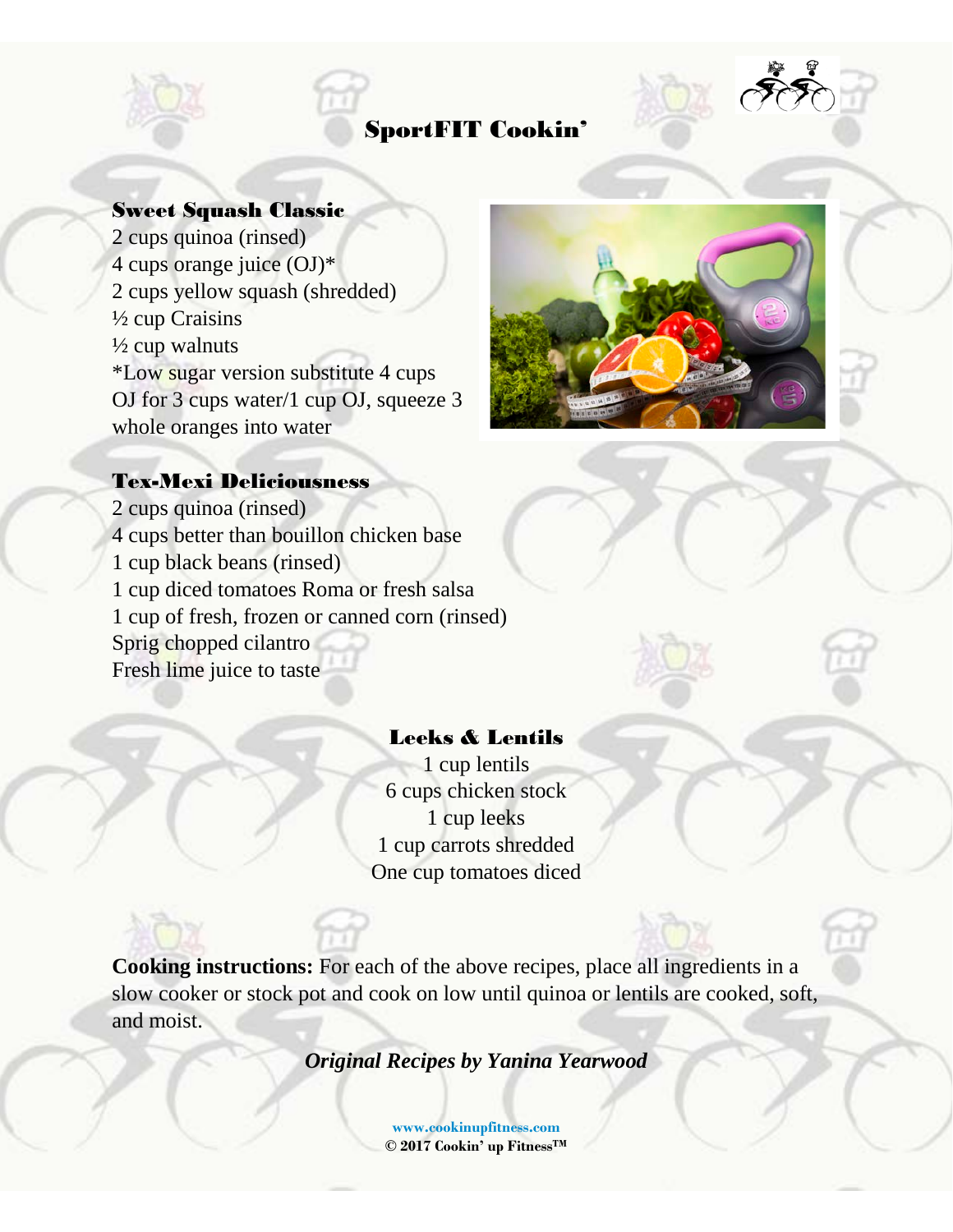# Homemade Salad & Dressings



## Fruity n Fun Salad Dressing

3 tablespoons olive oil 1 tablespoons white balsamic vinegar ½ teaspoon mustard 2 teaspoons shallots ½ cup strawberries pureed

## Cookin' Up Fitness Classic Dressing

3 tablespoons olive oil 1 tablespoons white balsamic vinegar <sup>1</sup>/<sub>2</sub> teaspoon mustard 1 tablespoon garlic minced 2 tablespoons parsley minced

### Strawberry-Walnut Salad

6 cups spinach 2 cups strawberries sliced  $\frac{1}{2}$  cup feta 1 cup toasted walnuts Top with **Fruity n Fun** Vinaigrette



## Classic Cucumber-tomato

1 English cucumber diced 3 Roma tomatoes diced ½ cup red onions diced 3 tablespoon olive oil 1 tablespoon apple cider vinegar

*Original Recipes by Yanina Yearwood*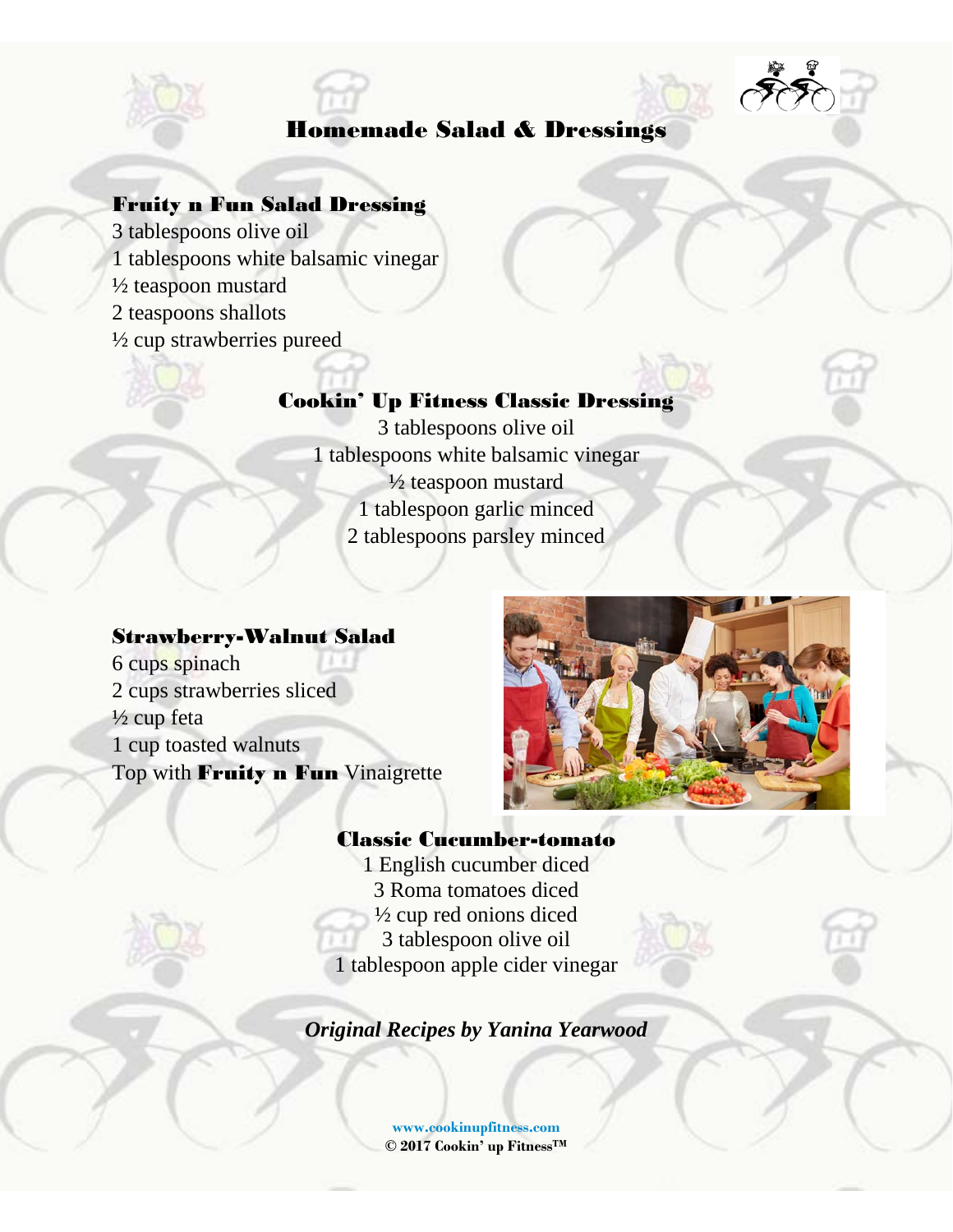## SportFIT Soups on the Go!



## Potassium Booster

- 6 cups chicken stock
- 2 tablespoons olive oil
- 2 sweet potato chopped
- 1 one onion chopped
- 2 stalks of celery chopped

### **Cooking instructions:**

- 1. Sauté all vegetables in olive oil until tender
- 2. Place in Blender or Vitamix with stock
- 3. Blend until smooth
- 4. Serve



## Beta-K Boost

6 cups chicken stock 1 pound chopped carrots 1 can coconut milk 2 stalks celery chopped 1 onion chopped

**Cooking instructions:** Simmer all ingredients until tender, purée and serve

*Original Recipes by Yanina Yearwood*